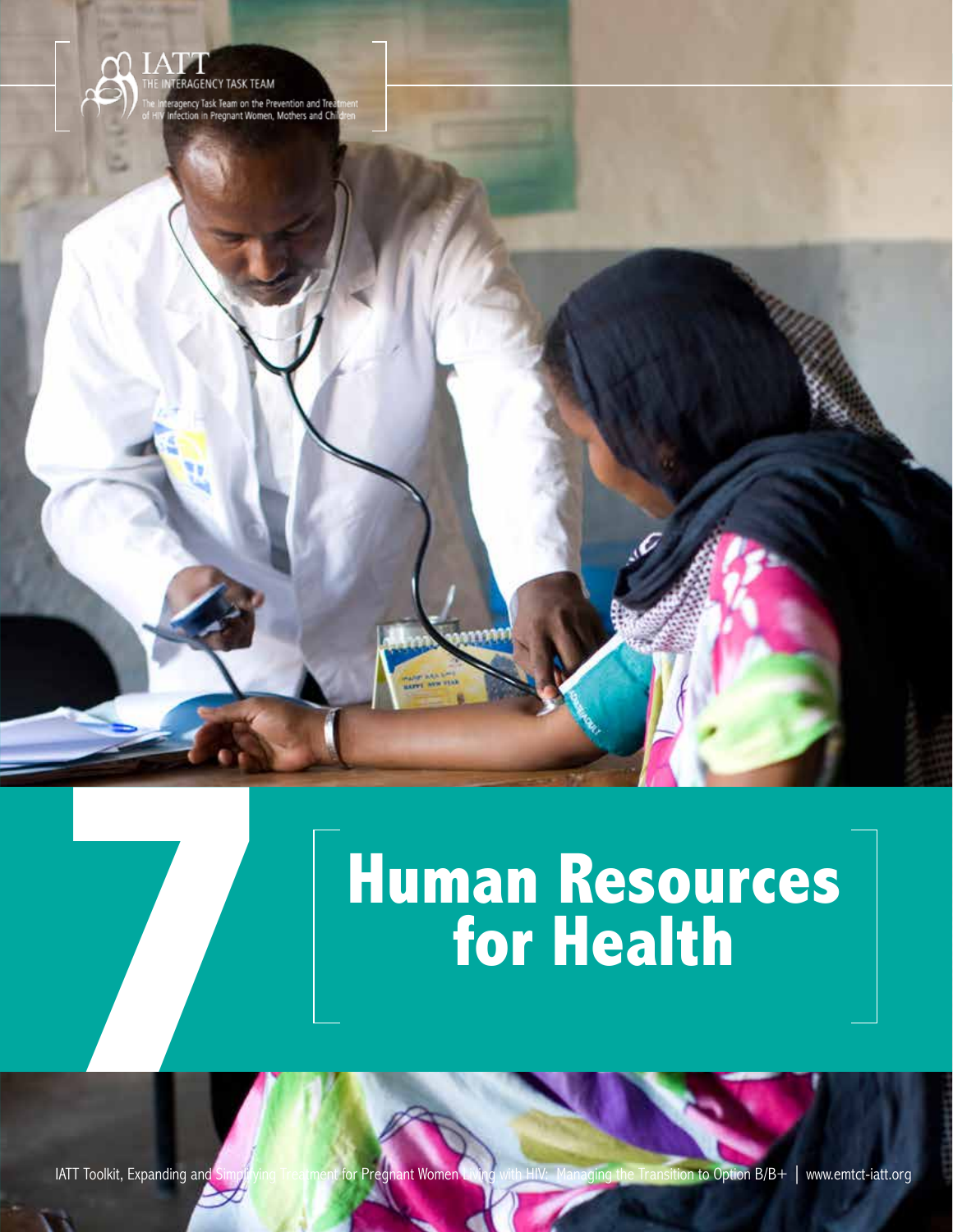# **7.1 Background Information**

This guide is intended to support Ministries of Health dialogue on Human Resources for Health with national and international stakeholders in the training, recruitment, and deployment of health workers and updating/reviewing relevant regulatory frameworks for defining health workers scope of practice, within the context of Option B/B+ roll-out.

- Why should Ministries of Health consider dialogue with stakeholders around HRH in the context of Option B/B+ roll-out?
	- The goal to eliminate new HIV infections among children by 2015 and keep mothers alive demands responsive and efficient HRH to support and sustain swift country response.
	- In the majority of the Global Plan priority countries, shortage of health workers, inadequate mix, mal-distribution of existing workforce, and low morale are major challenges in meeting the EMTCT goal. Within the last decade, countries used several approaches and strategies to address HRH for expanding access to HIV testing, care and treatment services. It is important that countries build on lessons learned, and continue scaling up what works. It is also essential that programmes foster innovation and ongoing programme learning in the context of scaling up option B/B+.
- What should Ministries of Health consider as key HRH discussion and talking points in the context of scaling up Option B/B+? A number of factors countries may consider, in addressing the quantity and quality of their HRH base are listed below. It is anticipated that these factors would be considered in the context of a broader HRH assessment, to develop short-term as well as long-term solutions.

# **7.2 Policy & Needs Assessment for HRH**

### Understand HRH needs in the context of Option B/B+ roll-out.

- Assess HRH needs in the context of Option B/B+ scale up.
	- Identify what types of cadres of health workers are needed at various levels of the health system, including facilities in rural settings and other marginalized communities.
	- Prioritize gaps in cadres, the distribution of health workers, and training and support required to roll-out Option B/B+.
	- Assess the capacity of programme managers at various level of the health care delivery system to plan, coordinate, implement and monitor Option  $B/B+$  roll-out.

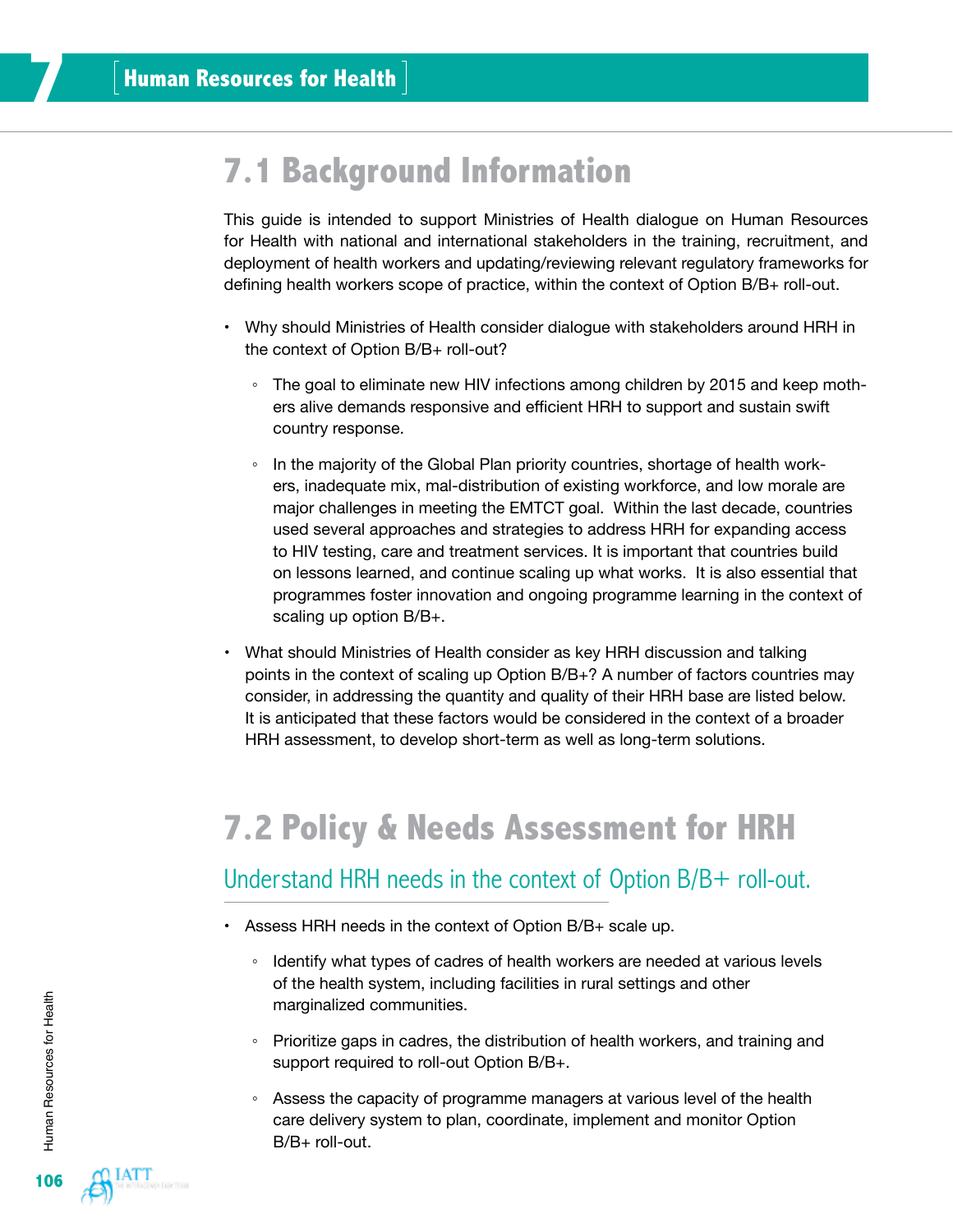

· Assess the number and distribution of HR managers who are deployed across the health systems and their role in implementing identified solutions.

### Determine if HRH policies, regulatory frameworks and programme environments impede Option B/B+ roll-out.

- Assess HRH policies regarding mid-level provider (MLP) initiation of ART (i.e. **clinical officers, nurse practitioners, and midwives).**<sup>b</sup> Determine if official policies (MOH, regulatory boards/councils) impede PMTCT roll-out or if they are sufficiently harmonized regarding ART initiation and updated health workers "scopes of practice."
- **• Work with health professional associations, national credentialing authorities, MOH chief officers (e.g., Chief Nursing Officer, Chief Clinical Officer, etc.), health workers, academic representatives, and networks of PLHIV** in your country, with respect to task shifting. A holistic approach to operationalizing PMTCT services requires communication with these stakeholders as well as their involvement in facilitating HRH/clinic readiness for implementing national protocols.
- **• Consider critical HRH issues in responding to both acute and chronic care.** Recognize that HIV care and treatment is a lifelong intervention for the woman who is living with HIV. Ensuring continuity of care or retention, patient education and counselling, linkage to community resources are some of the essential aspects of chronic care.
- **Collect and show evidence where task-shifting has worked.** This includes nurse initiated management of ART (NIMART) in Lesotho, South Africa, and many other countries.
- Ensure supportive programme environment framework for delivery of ART at primary health facilities where most women and children access services. In some settings, policies may not allow ARV drugs to be dispensed at primary care health centers.

<sup>b</sup> Countries may have various cadres of health workers who are mid-level providers, but the list often includes clinical officers, nurse practitioners, midwives, and others.

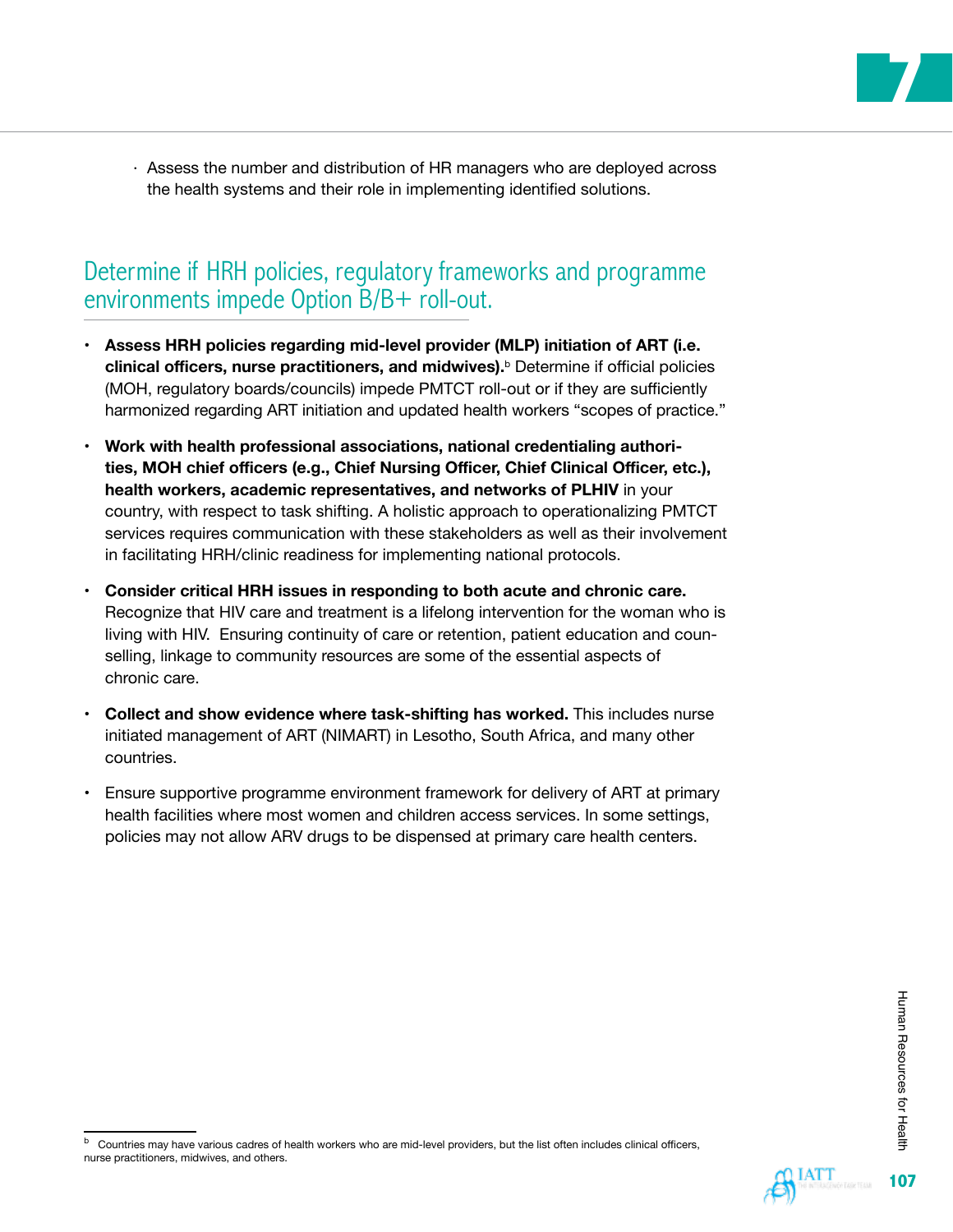

## Identify key stakeholders and build partnership around HRH for Option B/B+ roll-out.

- **Disseminate HRH information to strategic partners and build partnership around HRH.** Raise HRH challenges with strategic partners and find solutions. Many organisations can collaborate in this area. Work with partners especially the MOH Department of HRH, international organisations such as WHO, UNICEF, UNAIDS, and UNFPA, as well as partners such as Management Sciences for Health (MSH), EGPAF, and IntraHealth, and other IATT partners to identify solutions and decide how to best transition your regimens. Identify strong HRH partners, including those in the private sector.
- **Foster collaboration across different national programmes (e.g. among HIV,** sexual and reproductive health (SRH), Tuberculosis (TB)). Such collaboration could focus on shared priority areas such as health workers training and supportive supervision, drug procurement and supply management, programme monitoring and evaluation, and community involvement. The lack of programme collaboration may increase service providers' workload, for instance, by the requirement to fill out multiple registers, aggregate and report data to parallel multiple programmes and partners, or health workers may be pulled out to attend multiple uncoordinated trainings. This is a particularly pressing issue in rural facilities, which are often poorly staffed.
- **Encourage provider dialogue on maximizing the role of "lay" health personnel in PMTCT services.** This discussion can be enhanced through shared examples of community impact, discussion points, talking notes, and clear facts about the effectiveness of engaging community members as client advocates. Collaborate with relevant leadership to ensure this information is also included in provider training.
- Support and facilitate opportunities for health workers feedback and experi**ence to inform policy dialogue.** Continued programme learning through healthcare providers' feedback, evaluation and best practice documentation can facilitate policy dialogue.

## Include HRH needs in the national Option B/B+ roll-out plan.

- **Identify an HRH focal point** in the national HIV/AIDS commission/programme to oversee and support HR in the implementation of Option B/B+. Develop the Scope of Work (SOW) for the HRH focal point.
- **Embed HRH in the national EMTCT roll-out plan,** and incorporate short and long-term strategies to address key priority issues related to human resources in the context of Option B/B+ roll-out.
- **• Consider expanding the human resource base for Option B/B+ roll-out.** Studies and programme experience indicate that community support is an essential component of HIV care and treatment.

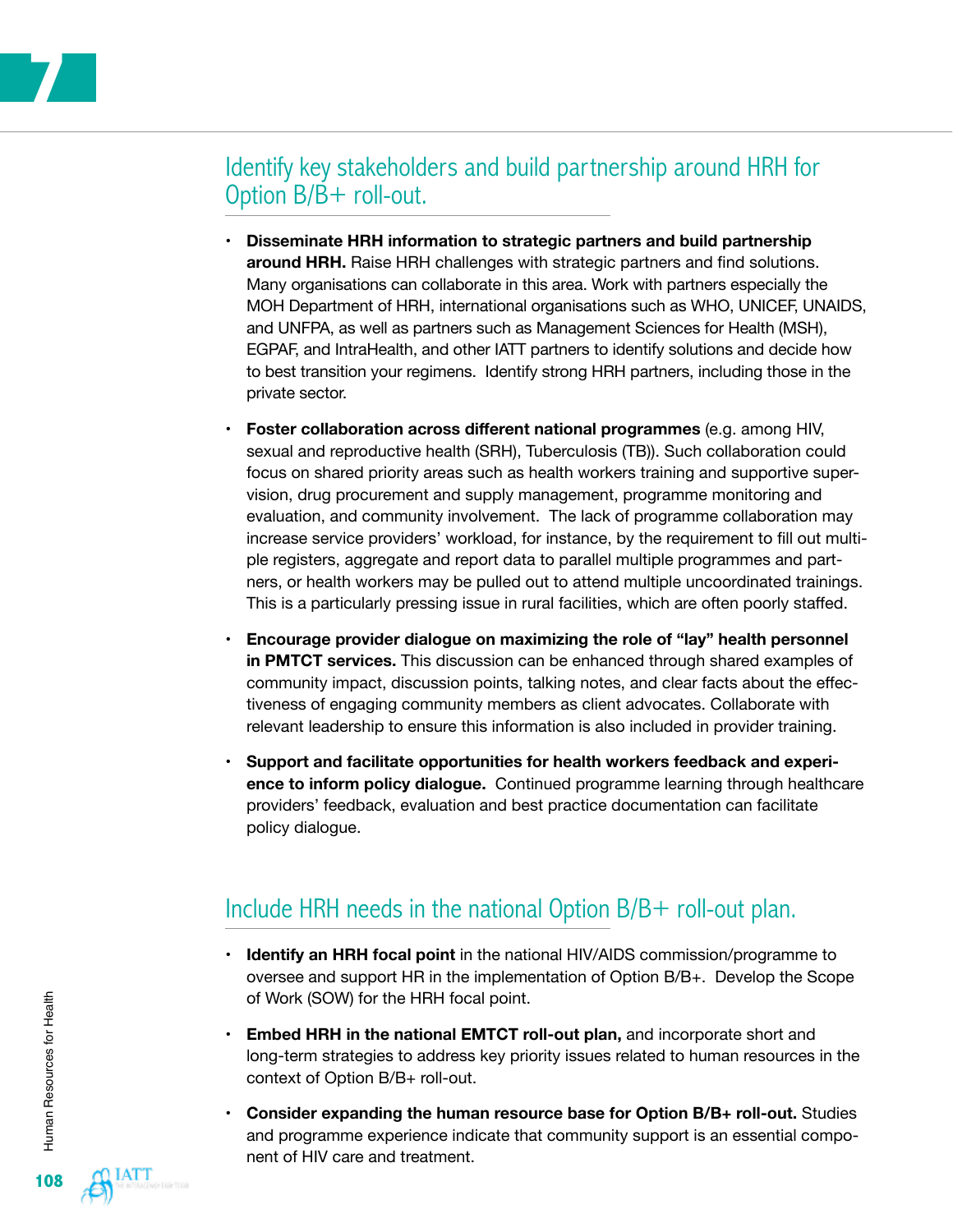◦ Strengthen community systems and linkages with facility level services to support access, retention, and treatment adherence.

**7**

- Expand community HRH workforce, and also prepare existing health workers who play role in the training, supervision and mentoring of community workers.
- Link services with initiatives that could help pregnant women when they are most vulnerable, immediately after a positive HIV test result and the need for lifelong treatment, such as mothers2mothers (m2m) or local networks of PLHIV.
- Highlight the importance of community support in lifelong treatment and retention in HIV care, and treatment adherence.<sup>c</sup>
- **• Remain alert to inequities as macro data hide important differences** and urbanrural imbalances. Many women and their families in rural locations may face difficulties in accessing health services, if they have to travel long distances to receive ART as this adds transport cost. One consideration, particularly in high burden settings, is to decentralize HIV care and treatment to peripheral facilities that are close to their home. However in most settings, health workers tend to concentrate in urban locations and rural facilities often face limited staffing. In such settings, where feasible, the existing limited health staff can particularly be supported by community workers and community level interventions.

c In 2012, UNAIDS published a literature review examining the role of communities in HRH and EMTCT, and especially their psychosocial role. The study developed a conceptual framework that focuses on communities and how they can be engaged more effectively in service delivery. The report is in a special issue of the Journal of the International AIDS Society: [http://www.jiasociety.](http://www.jiasociety.org/jias/index.php/jias/article/view/17390) [org/jias/index.php/jias/article/view/17390.](http://www.jiasociety.org/jias/index.php/jias/article/view/17390)

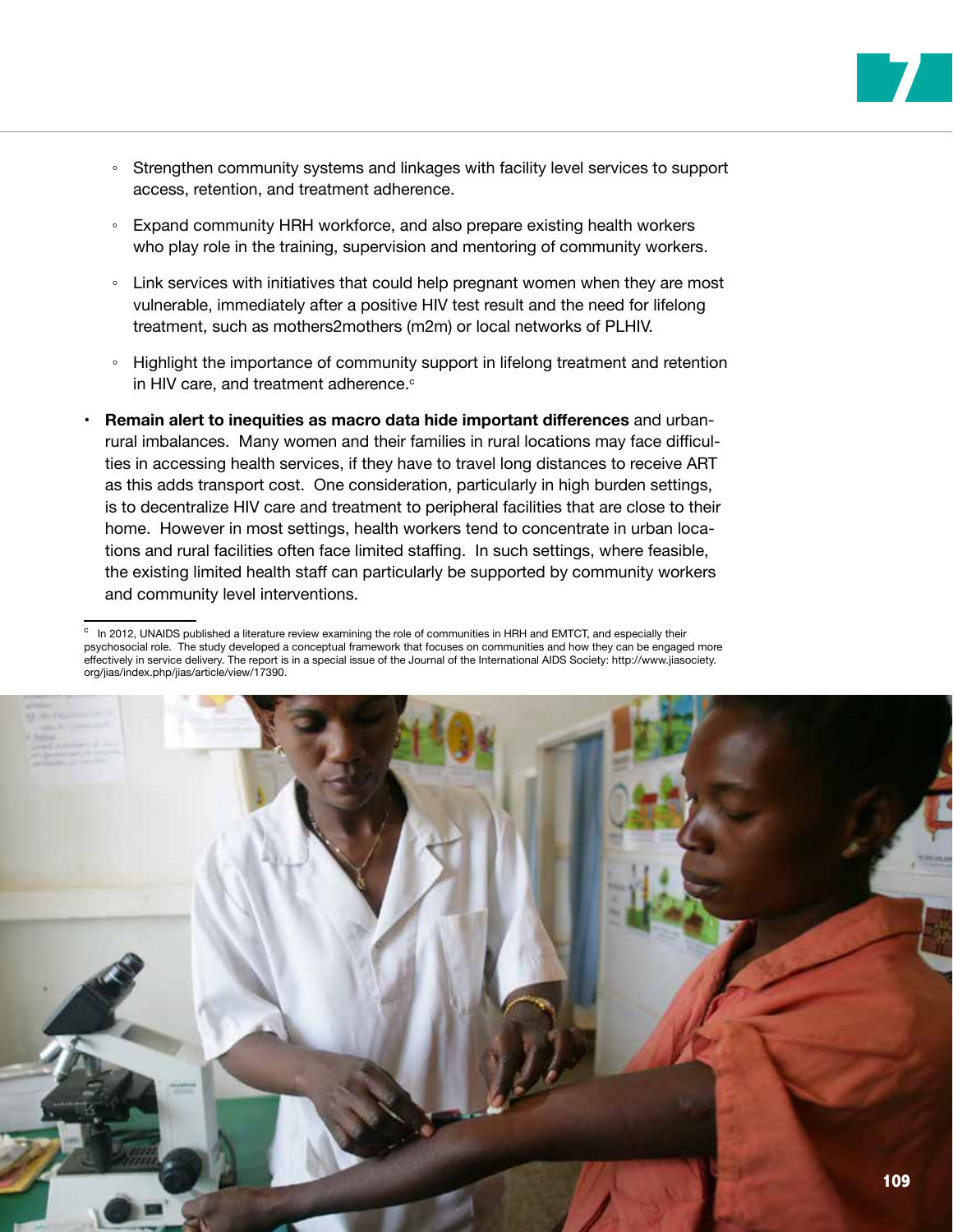

# **7.3 Training**

### Ensure health workers receive training in preparation for Option B/ B+ roll-out plan.

- **Ensure providers training (in-service and pre-service) incorporates the latest PMTCT guidance and provides sufficient clinical oversight regarding the introduction of new procedures.** Tailoring generic training to specific disciplines elevates awareness of expected professional competencies regarding ART/PMTCT. Additionally, collaboration with professional regulatory boards facilitates the inclusion of ART/PMTCT questions on credentialing examinations for newly trained graduates. This collaboration can also impact current providers by introducing ART/PMTCT training as a requirement for re-licensure.
- Involve key stakeholders for HRH and HIV & SRH/MNCH programmes in the development of the national roll-out plan and health workers training.
- Incorporate resources required for training, mentoring, and supervising or orienting health workers (i.e. both programme managers and service providers) in the national roll-out plan.
- Have a nationally standardized competency-based training on HIV care and ART, PMTCT for nurses and midwives. Use innovative approaches to ensure continued education of health workers e.g., use of computer or internet based trainings, distance learning approaches, mobile technologies, etc. to minimize service interruption due to health workers participating in training.
- When necessary, have standard operating procedures for health workers at facility levels. This would support health workers in the initial roll-out phase while building their experience.
- Have a more detailed plan for rapid roll-out of targeted training for health workers at national/subnational/facility levels. Match health workers training roll-out with expansion of services.
- **Plan for standardisation and predictability of the Option B+ landscape.** HRH personnel in the clinic will need to interact seamlessly with other staff in the pharmacy, those in the lab, those in the supply chain and those in the psychosocial support teams, among others. This will require respect for procedure in order to have smooth and dependable systems.